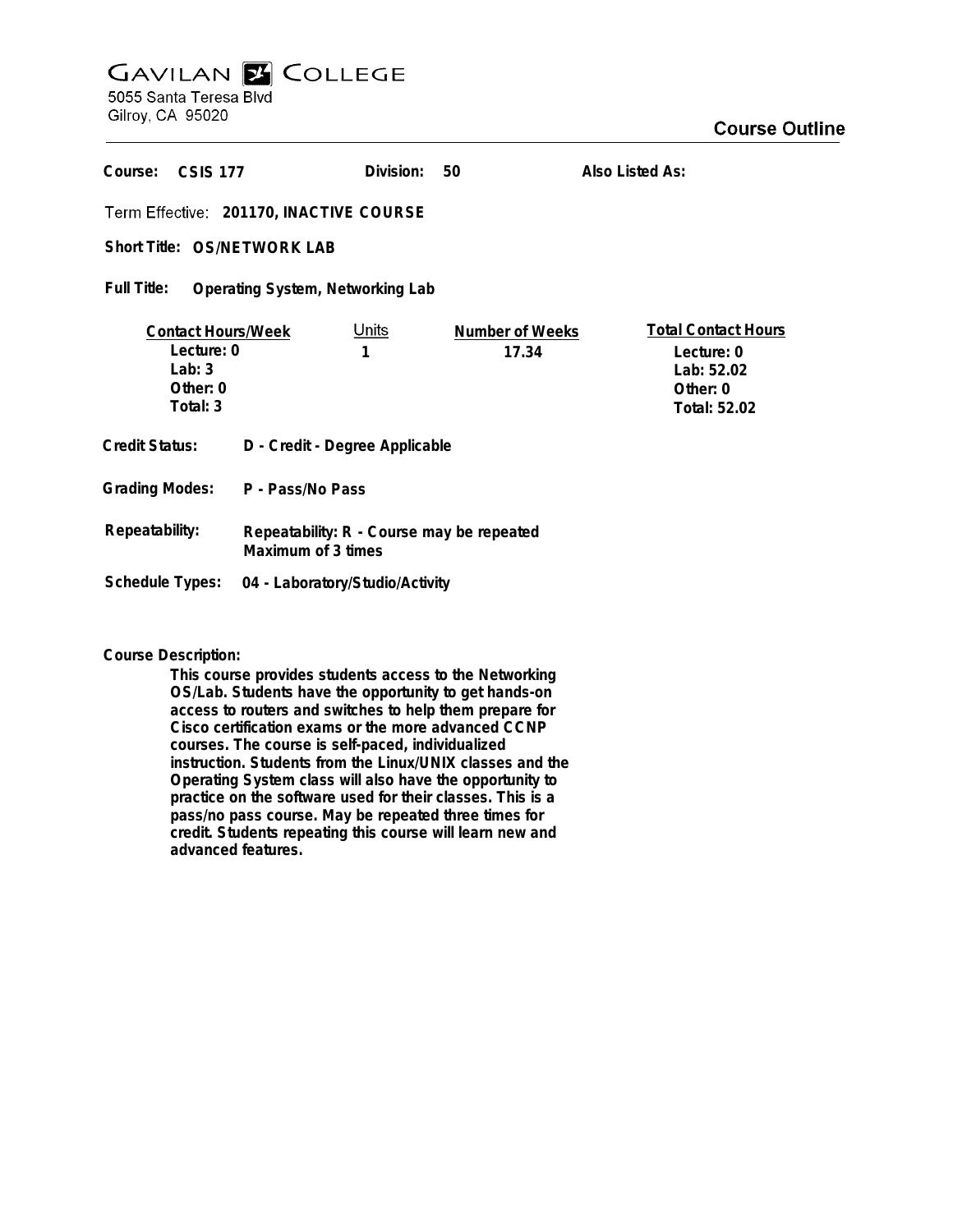**ARTICULATION and CERTIFICATE INFORMATION Associate Degree: CSU GE: IGETC: CSU TRANSFER: Transferable CSU, effective 200170 UC TRANSFER: Not Transferable**

**PREREQUISITES:**

**COREQUISITES:**

**STUDENT LEARNING OUTCOMES:**

**1. Students will learn to work independently on on projects related to their operating system and networking classes. 2. Students practice researching possible solutions to problems and then implementing their solutions using the lab equipment.**

**TOPICS AND SCOPE:**

**Inactive Course: 04/25/2011 WEEK HOURS CONTENT:**

**1-4 12 Networking students review basic router configuration Operating system students practice installing and configuring different versions of the operating system.**

**5-8 12 Networking students configure multirouter networks. These more complex configurations allow them to study the effects of routing loops and techniques to prevent routing loops. Students study the effects of different router convergence times on a larger network.**

**9-12 12 Operating system students practice installing additional software, patches and bug fixes downloaded from the internet.**

**Networking students configure routers to use ISDN. They configure a network that stimulates various other WAN connections via POTS and analog modem.**

**12-16 12 Operating system students investigate making their systems secure using various tools available from manufacturer's websites and other online resources. Networking students do more advanced labs of their choice from Cisco's CCNA and CCNP lab manuals or Cisco's website.**

**17-18 6 Operating system students install features of their choice, using resources available on the internet. Final presentations and reports. Students demonstrate and/or write a report detailing what they have learned. ASSIGNMENTS:**

**See content section of course outline.**

**METHODS OF INSTRUCTION:**

**Self-paced learning, online research, lab work, one-on-one or small group instruction.**

**METHODS OF EVALUATION:**

**The types of writing assignments required:**